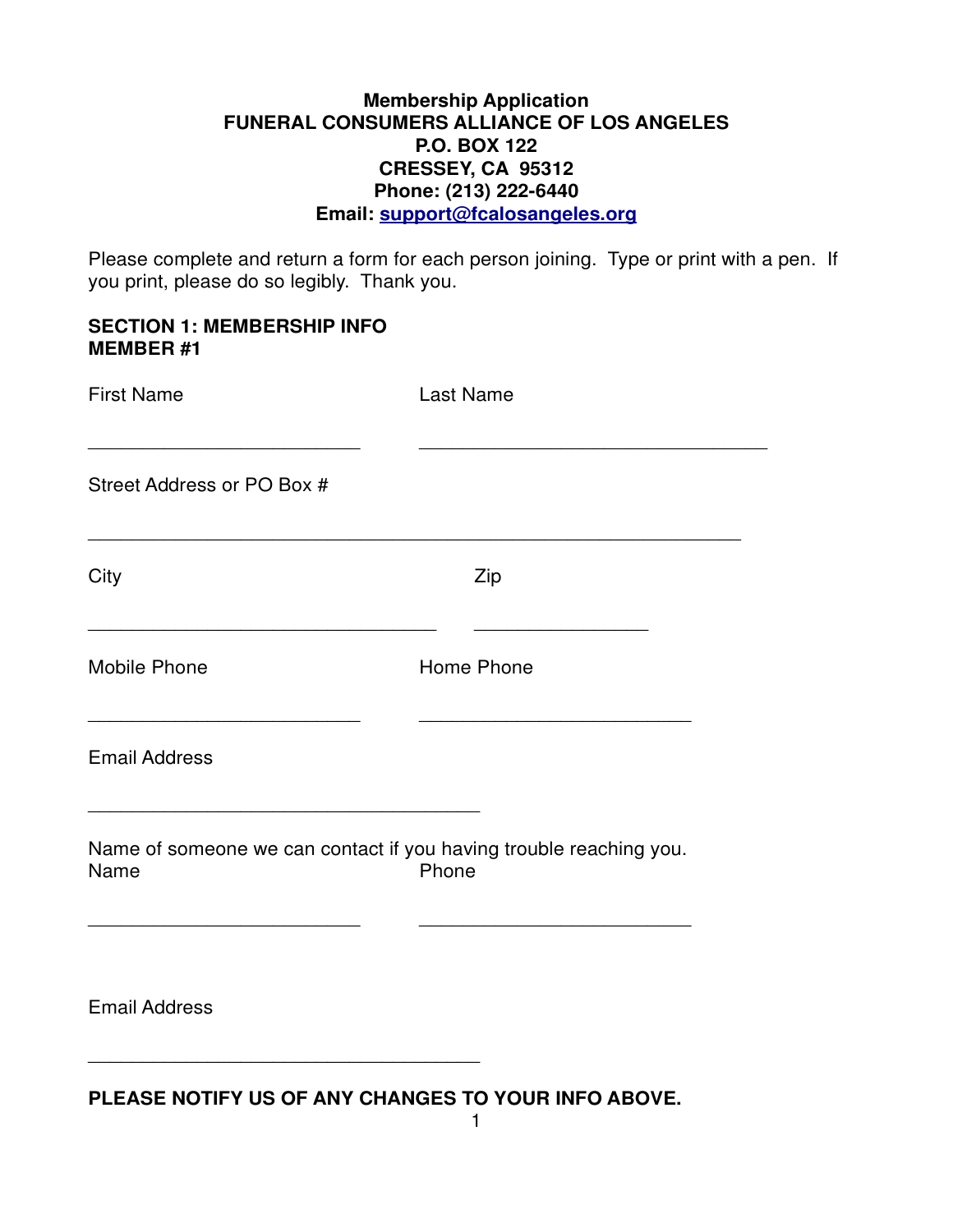## **Thank you. SECTION 2: MEMBERSHIP FEE**

Membership Fee and/or Donations by check should be sent to:

**FCALA PO BOX 122 CRESSEY, CA 95312**

\_\_\_\_\_\_\_\_\_\_\_\_\_\_\_\_\_\_\_\_\_\_\_\_\_\_\_\_\_\_\_\_\_\_

| Membership (\$50 each) | £ |
|------------------------|---|
| Donation (optional)    | Œ |
| <b>TOTAL</b>           | S |

Please be sure to make your check payable to **"FCALA"** for the appropriate amount. Be sure to Memo "FCALA New Member" on your check. Also, be sure to include your membership application, only pages 1-3, one for each person joining.

## **Very Important! Memberships begin when your application and check have been received and processed.**

\_\_\_\_\_\_\_\_\_\_\_\_\_\_\_\_\_\_\_\_\_\_\_\_\_\_\_\_\_\_\_\_\_\_ \_\_\_\_\_\_\_\_\_\_\_\_\_\_\_\_\_\_\_\_\_\_\_\_\_\_\_\_\_\_\_\_\_\_

Please process the application and the one-time \$50 donation for the Party shown on Page 1.

Signature Date

Print Name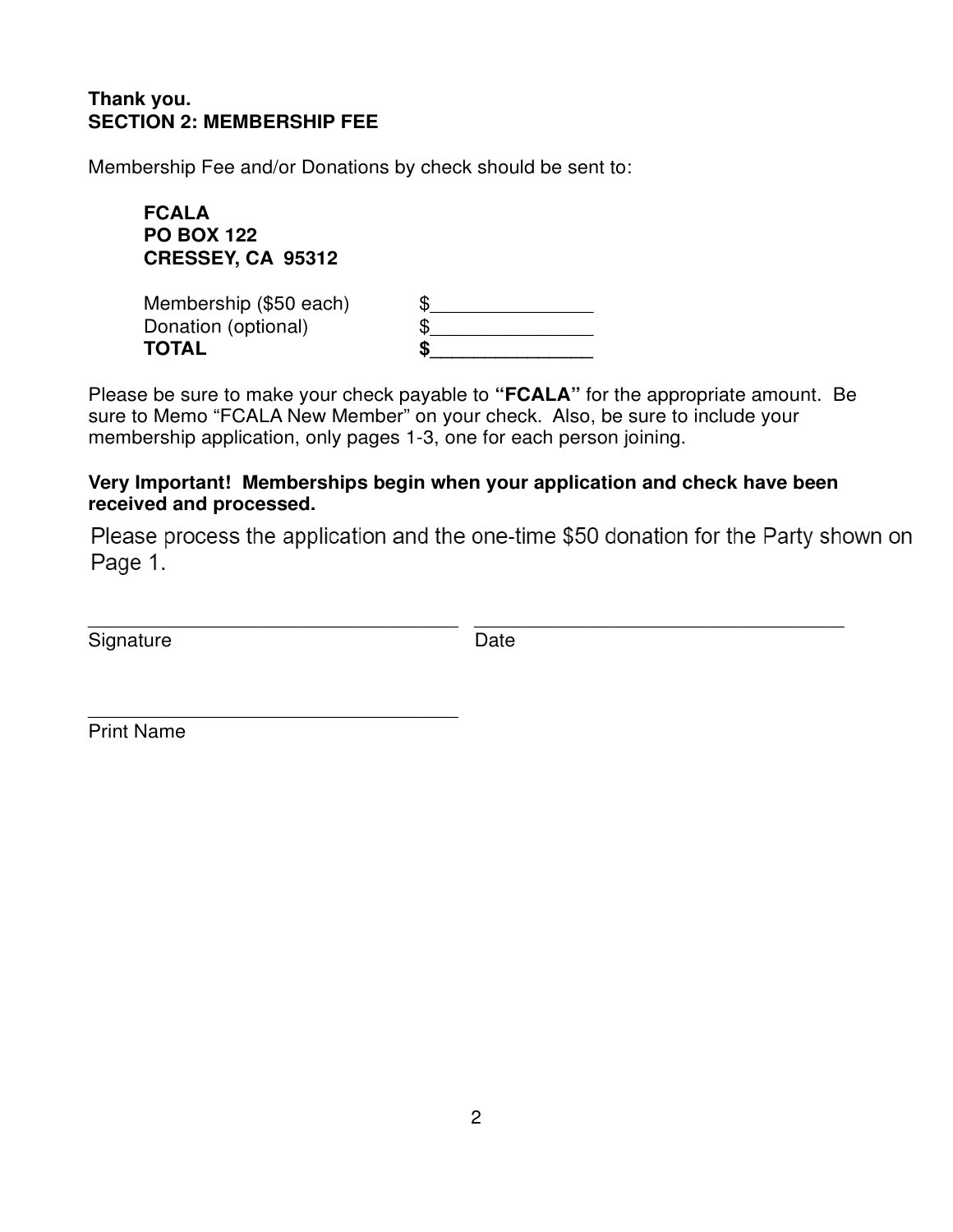## **SECTION 3: STATEMENTS OF UNDERSTANDING**

- 1. The Lifetime Member understands that:
	- the Funeral Consumers Alliance of Los Angeles (FCALA) is a 501(c)(3), non-profit, nonsectarian organization entirely operated by volunteers working to protect consumers' right to choose a meaningful, dignified, and affordable funeral,
	- the FCALA strongly recommends that everyone reviews the information at fcalosangeles.org or at other websites via links provided prior to making any funeral-related decisions so that you can learn about your rights as a consumer and protections available to you by the Federal Trade Commission and State of CA Consumer Affairs Department, etc.,
	- the FCALA strongly encourages everyone to visit all the local funeral homes in the area so they can meet the staff, see the facilities, collect written information, and review their findings in the comfort of their own home where they are free from any pressure to make a purchase. (As with other consumer products and services, the least expensive product or service is not necessarily the best one for you. Nevertheless, the most expensive product or service does not guarantee the best offering either.),
	- the FCALA does not endorse, steer, or encourage anyone, in any way, to seek services over any other local mortuary or funeral home,
	- he/she is under no obligation to use any funeral home or mortuary services from any of our cooperating/participating entities,
	- monies sent to FCALA are non-refundable.

\_\_\_\_\_\_\_\_\_\_\_\_\_\_\_\_\_\_\_\_\_\_\_\_\_\_\_\_\_\_\_\_\_\_

# **ACKNOWLEDGEMENT AND UNDERSTANDING**

I have read and acknowledge the content of this page and understand that above statements.

Signature Date

\_\_\_\_\_\_\_\_\_\_\_\_\_\_\_\_\_\_\_\_\_\_\_\_\_\_\_\_\_\_\_\_\_\_ \_\_\_\_\_\_\_\_\_\_\_\_\_\_\_\_\_\_\_\_\_\_\_\_\_\_\_\_\_\_\_\_\_\_

Print Name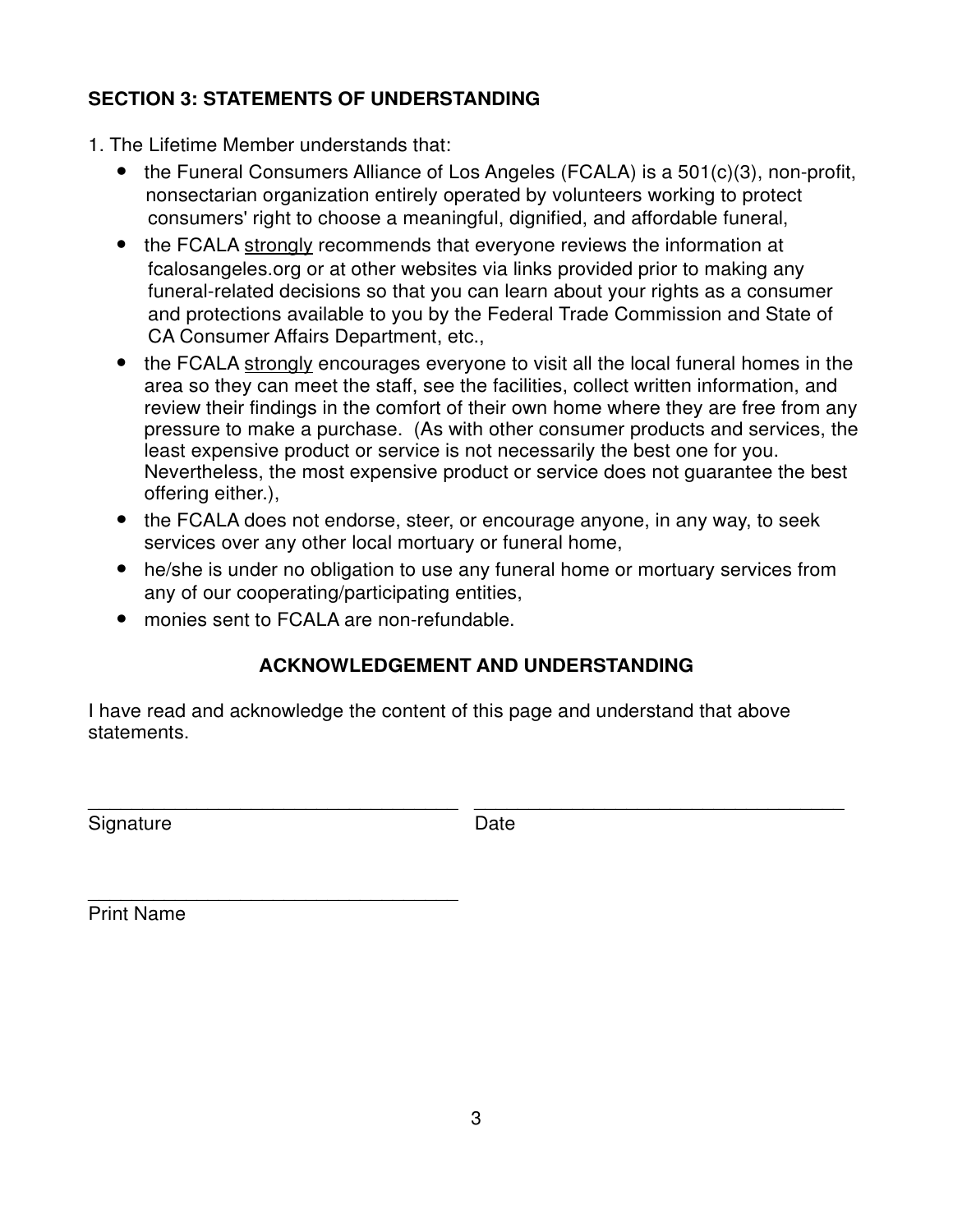## **SECTION 4: INSTRUCTIONS FOR FINAL ARRANGEMENTS**

## **THIS SECTION AND ALL FOLLOWIING SECTIONS SHOLD NOT BE MAILED TO FCALA. ONLY SEND US PAGES 1, 2, 3.**

Name of funeral home, mortuary, or cremation services company you select.

| Street Address or PO Box # |                   |  |
|----------------------------|-------------------|--|
| City                       | Zip               |  |
| <b>Business Phone</b>      | <b>Fax Number</b> |  |
| <b>Email Address</b>       |                   |  |

## **PART 1: TYPE OF SERVICE**

#### **DIRECT CREMATION:**

**(If you select cremation, be sure to select one of the following choices or explain below.)**

\_\_\_ Direct Cremation: I want to provide container. I do not want a service.

\_\_\_ Direct Cremation: I want to provide container. I do want a service. (Details below.)

Direct Cremation: Least expensive urn at mortuary, funeral home, or cremation co.

 $\overline{\phantom{a}}$  , and the contribution of the contribution of the contribution of the contribution of the contribution of the contribution of the contribution of the contribution of the contribution of the contribution of the  $\overline{a}$  , and the contribution of the contribution of the contribution of the contribution of the contribution of  $\overline{a}$  $\overline{a}$  , and the contribution of the contribution of the contribution of the contribution of the contribution of  $\overline{a}$  $\overline{a}$  , and the contribution of the contribution of the contribution of the contribution of the contribution of  $\overline{a}$  $\overline{a}$  , and the contribution of the contribution of the contribution of the contribution of the contribution of  $\overline{a}$  $\overline{a}$  , and the contribution of the contribution of the contribution of the contribution of the contribution of  $\overline{a}$ 

Direct Cremation: (See below for details.)

\_\_\_\_\_\_\_\_\_\_\_\_\_\_\_\_\_\_\_\_\_\_\_\_\_\_\_\_\_\_\_\_\_\_\_\_

Details for above selection: \_\_\_\_\_\_\_\_\_\_\_\_\_\_\_\_\_\_\_\_\_\_\_\_\_\_\_\_\_\_\_\_\_\_\_\_\_\_\_\_\_\_\_\_\_\_\_\_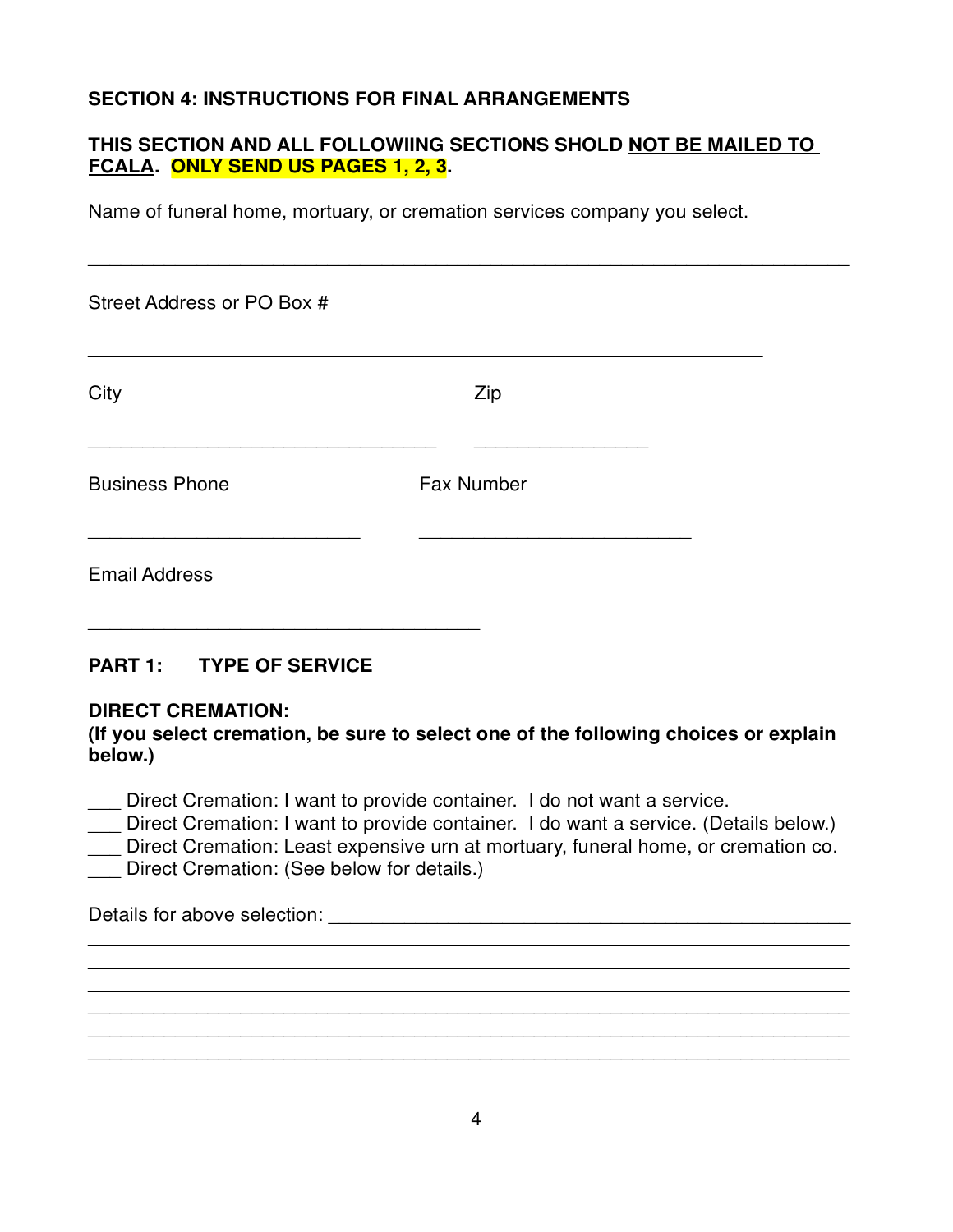## **DIRECT IMMEDIATE BURIAL:**

My non-embalmed (unless absolutely required) body is to be transported in the least expensive container to the \_\_\_\_\_\_\_\_\_\_\_\_\_\_\_\_\_\_\_\_\_\_\_\_\_\_\_\_\_\_\_\_\_\_\_\_\_\_\_\_\_\_ cemetery.

(Cemetery plot should be arranged in advance, otherwise,, embalming may be required at additional costs. Gravesite services are also available for additional charges. (\$1,799) There may be additional charges for services outside a specific distance from the mortuary, funeral home to the cemetery. Be sure to check in advance with the company to be performing your service.)

## **PART 2: FINAL DISPOSITION**

If cremation is chosen:

\_\_\_ a) I wish to claim the ashes or arrange for their disposition.

\_\_\_ b) Other \_\_\_\_\_\_\_\_\_\_\_\_\_\_\_\_\_\_\_\_\_\_\_\_\_\_\_\_\_\_\_\_\_\_\_\_\_\_\_\_\_\_\_\_\_\_\_\_\_\_\_\_\_\_\_\_\_\_\_

If immediate burial is chosen:

a) I have made all the arrangements regarding my internment as follows: (Location of my burial plot, mausoleum or other instructions: \_\_\_\_\_\_\_\_\_\_\_\_\_\_\_\_\_\_\_\_\_\_\_\_\_\_\_\_\_\_\_\_

 $\overline{\phantom{a}}$  , and the contribution of the contribution of the contribution of the contribution of the contribution of the contribution of the contribution of the contribution of the contribution of the contribution of the  $\overline{\phantom{a}}$  , and the contribution of the contribution of the contribution of the contribution of the contribution of the contribution of the contribution of the contribution of the contribution of the contribution of the  $\overline{\phantom{a}}$  , and the contribution of the contribution of the contribution of the contribution of the contribution of the contribution of the contribution of the contribution of the contribution of the contribution of the

 $\overline{a}$  , and the contribution of the contribution of the contribution of the contribution of the contribution of  $\overline{a}$  $\overline{a}$  , and the contribution of the contribution of the contribution of the contribution of the contribution of  $\overline{a}$  $\overline{a}$  , and the contribution of the contribution of the contribution of the contribution of the contribution of  $\overline{a}$ 

b) I wish to have no memorial service.

\_\_\_ c) I wish to have a memorial service to be held at : (Indicate church, funeral home, mortuary, private home, or other.\_\_\_\_\_\_\_\_\_\_\_\_\_\_\_\_\_\_\_\_\_\_\_\_\_\_\_\_\_\_\_\_\_\_\_\_\_\_\_\_\_\_\_\_

 $\overline{a}$  , and the contribution of the contribution of the contribution of the contribution of the contribution of  $\overline{a}$  $\overline{\phantom{a}}$  , and the contribution of the contribution of the contribution of the contribution of the contribution of the contribution of the contribution of the contribution of the contribution of the contribution of the

Clergyman or other person to conduct the service.

(Check box(es) if applicable)

I leave the decision as to a memorial service or not to my next of kin.

\_\_\_\_\_\_\_\_\_\_\_\_\_\_\_\_\_\_\_\_\_\_\_\_\_\_\_\_\_\_\_\_\_\_\_\_\_\_\_\_\_\_\_\_\_\_\_\_\_\_

\_\_\_\_\_\_\_\_\_\_\_\_\_\_\_\_\_\_\_\_\_\_\_\_\_\_\_\_\_\_\_\_\_\_\_\_\_\_\_\_\_\_\_\_\_\_\_\_\_\_\_\_\_\_\_\_\_\_\_\_\_\_\_\_\_\_\_\_\_\_

\_\_\_ Instead of flowers, I prefer memorial gifts to: \_\_\_\_\_\_\_\_\_\_\_\_\_\_\_\_\_\_\_\_\_\_\_\_\_\_\_\_\_\_\_\_\_\_